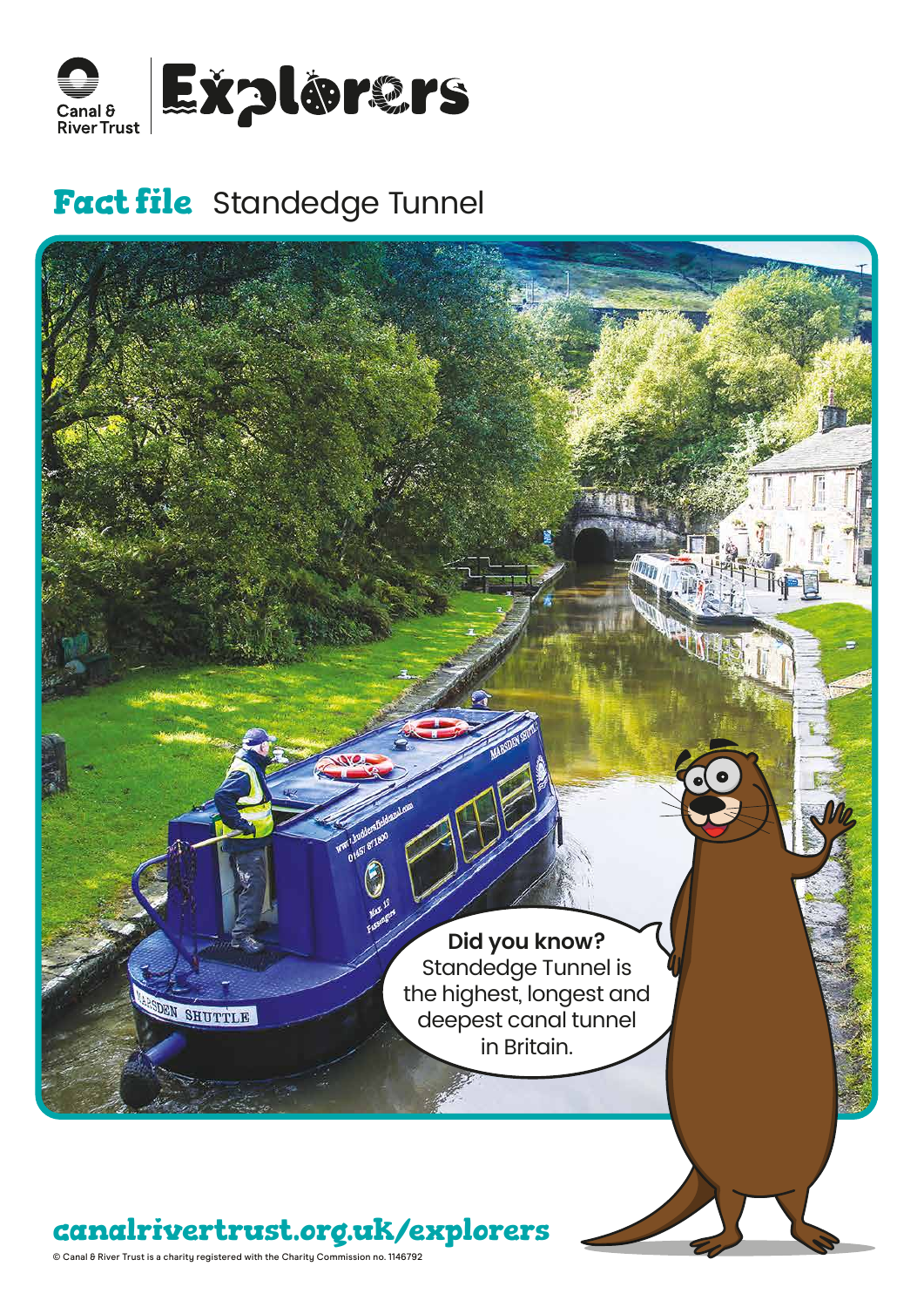### **So why did they bother?!**

Some people thought a canal crossing the Pennines (which are the mountains running north to south, separating the east and west of the country) joining Huddersfield in Yorkshire with Ashton-under-Lyne in Lancashire was a good plan. Many people got excited about it when they heard, as it would provide a quicker more direct route to transport cargo; but they probably didn't have to build a tunnel over 3 miles long underneath the bleak Standedge Moor!



**Imagine how eerie the fumes coming out of the airshaft must have looked on the bleak moor.**



**Tunnel End Cottage** 



## **How did they build it?**

It wasn't an easy job and took a lot longer than the engineers thought it would (in fact it took 17 years!), but the canal was no use without it. Work on the tunnel started in 1794. They marked out where the tunnel had to go on the moor above, and then built shafts (holes) down into the ground.

The tunnel was dug by miners using pickaxes, shovels and gunpowder. Once down the shafts and in the tunnel they made a hole in the ground in front of them, then the hole was then packed with gunpowder. When the fuse was lit, the miners got out of the way quickly, to what they hoped was a safe distance!

Unfortunately they weren't always very good at working out what a safe distance was and sometimes the men were injured or killed. Once back in the tunnel, now full of smoke and dust, they had the unpleasant task of lifting all the loose rock to the surface out of the way.

It wasn't much better when you got home; tunnel workers and their families lived in wooden shanty towns and crowded work camps near the tunnel. Only supervisors and skilled craftsmen were provided with stone houses to live in.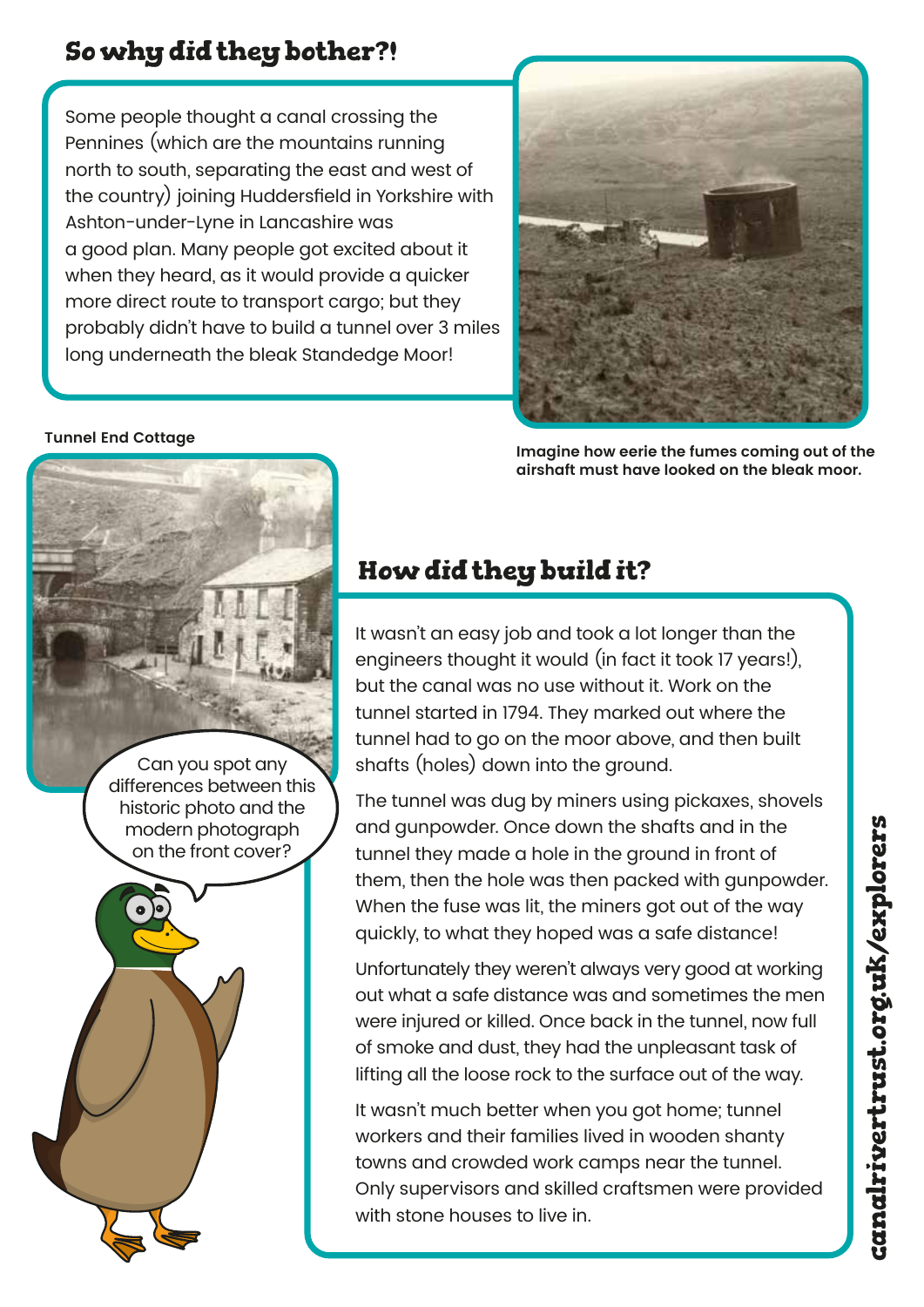# **What was it like going through the tunnel?**



This man is checking that the tunnel is in working order; not easy in the fog!

The boats travelling on the Huddersfield Narrow Canal were pulled by horses. As it was difficult and expensive to build wide tunnels, the tunnel was built without a towpath. This meant the horses had to be walked over the hill, above the tunnel.

Empty boats could be punted through the tunnel with poles (like the boats in Venice) but fully laden boats had to be 'legged' through, usually by two men lying on their backs who pushed with their legs against the tunnel walls.

As the tunnel was narrow it was not the best place to meet a boat coming in the opposite direction; the 3 passing places were a long way apart.

#### **What happened next?**

Why not visit Standedge and experience the tunnel for yourself?

Railways meant cargoes could be carried much quicker then on canal. Canal customers started using the railways to send their goods. This meant canal companies lost money and were often bought up the railways.

More and more cargo was carried by rail and in 1921 the last working boat went through Standedge Tunnel. Over time without repairs being done, the tunnel fell into disrepair and in 1944 the canal and its tunnel were closed.

### **And now?**

In 1974 the Huddersfield Canal Society was formed with the hope of returning the canal to working order. Restoring the tunnel was a huge engineering feat. Some of the tunnel was in very good repair but other areas were very unstable. Finally on 25th May 2001 after 20 years of restoration Standedge Tunnel was once again open.



You can go on a boat trip into the tunnel today.